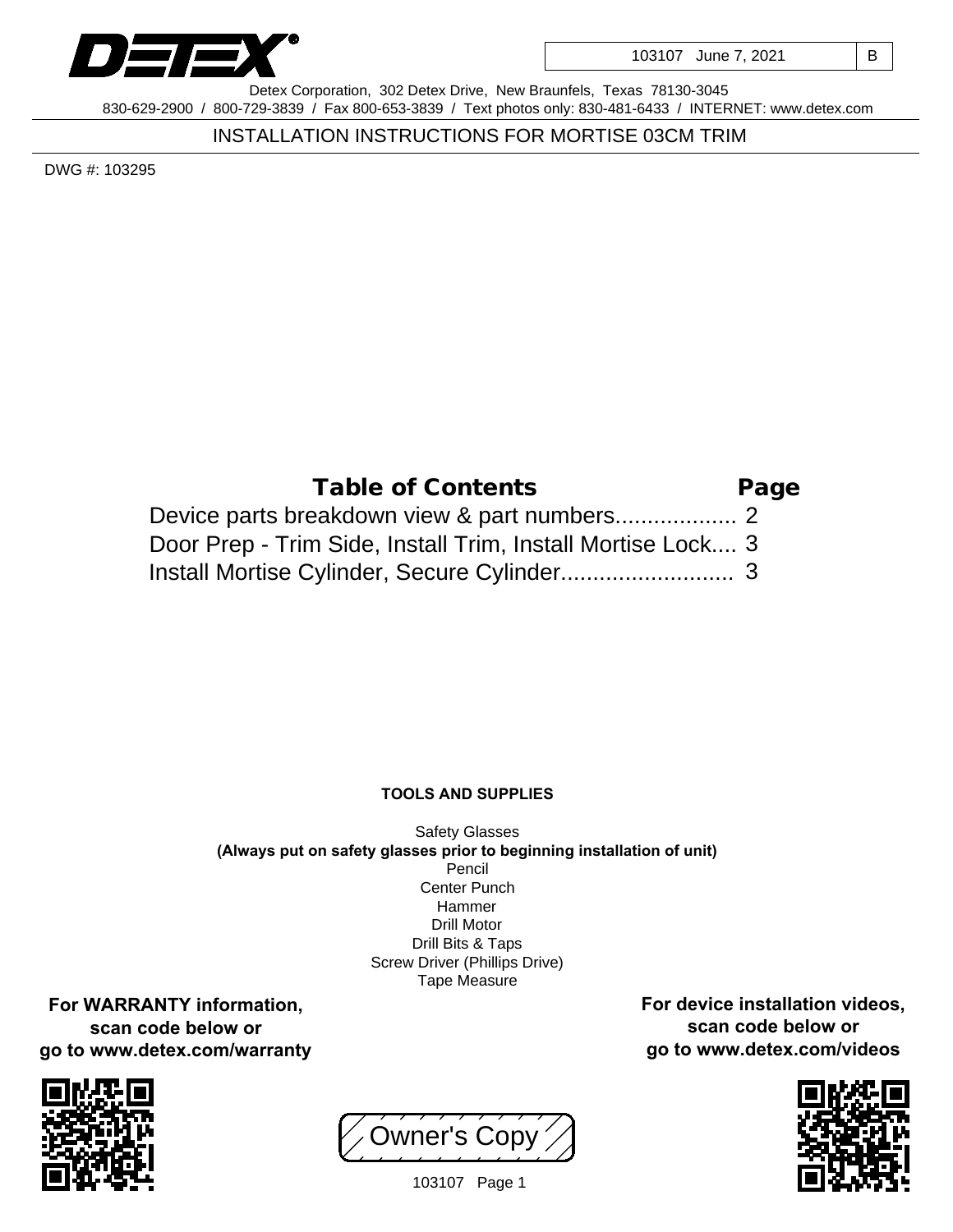| <b>ITEM</b> | PART NO.   | <b>OTY</b> | <b>DESCRIPTION</b>                                     |
|-------------|------------|------------|--------------------------------------------------------|
|             | 103296-9   | 1          | TRIM PLATE, 03WM, BRUSHED STAINLESS STEEL FINISH (630) |
| 2           | 102281-X   |            | CYLINDER, MORTISE, 5 PIN                               |
| 3           | 100752-X   | 1          | CYLINDER COLLAR, TALL                                  |
| 4           | 102235-9   | 1          | PULL, 03C                                              |
| 5           | 102264-1   |            | SCREW, MACH, 1/4-20 X 1/2" UNDERCUT, PFH               |
| 6           | 102271-136 |            | SCREW, MACH, 1/4-20 X 2-1/4", PFH, STAINLESS STEEL     |
|             | 102271-144 | 1          | SCREW, MACH, 1/4-20 X 2-3/4", PFH, STAINLESS STEEL     |
|             | 102272-2   | 1          | WASHER, #14, FINISHED, STAINLESS STEEL                 |